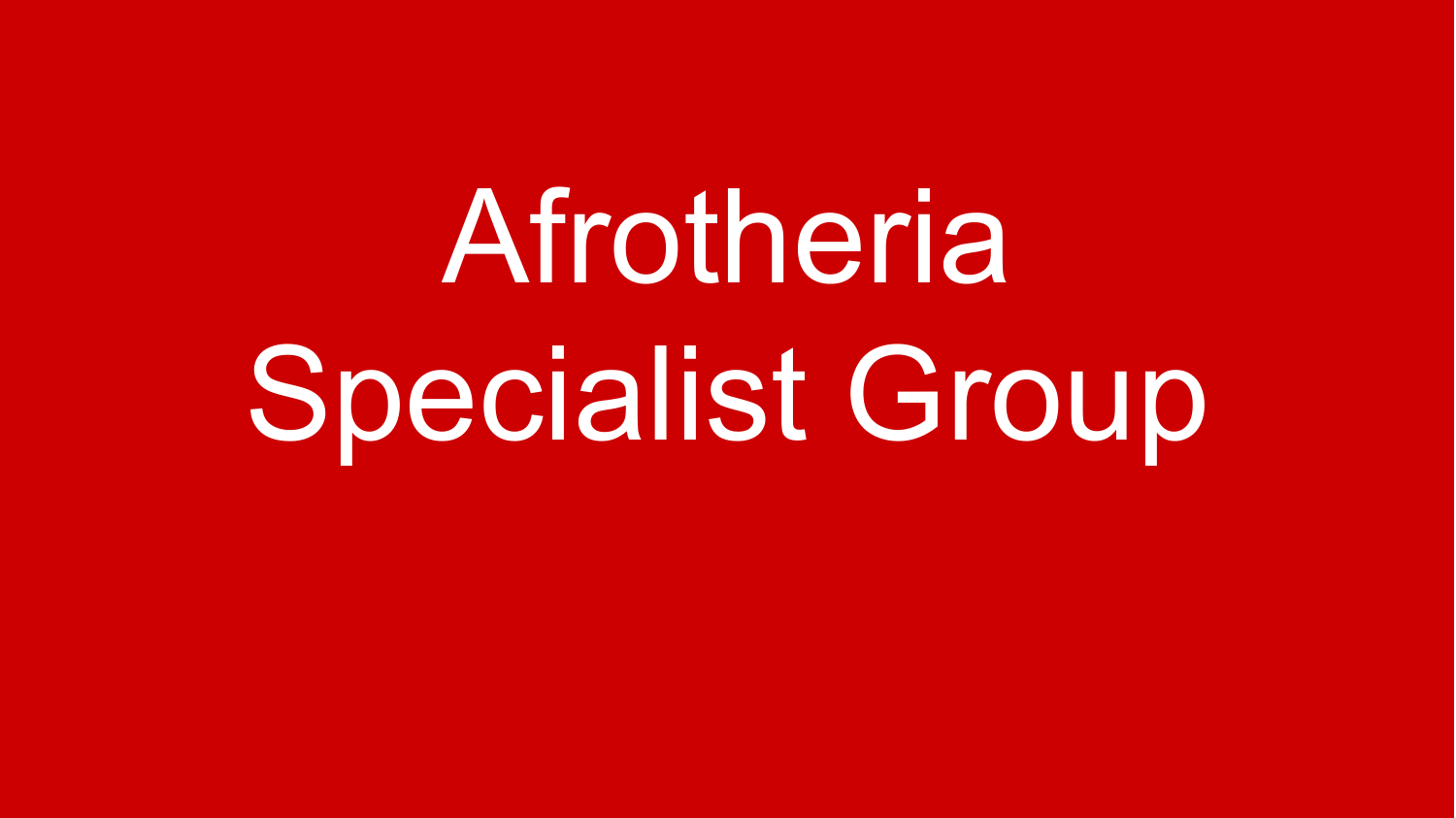# The IUCN/SSC Afrotheria Specialist Group

The IUCN/SSC Afrotheria Specialist Group facilitates the conservation of hyraxes, the aardvark, sengis, golden-moles, tenrecs, and their habitats by:

- 1) providing sound scientific advice and guidance to conservationists, governments, and other interested groups;
- 2) raising public awareness; and
- 3) developing research and conservation programmes.



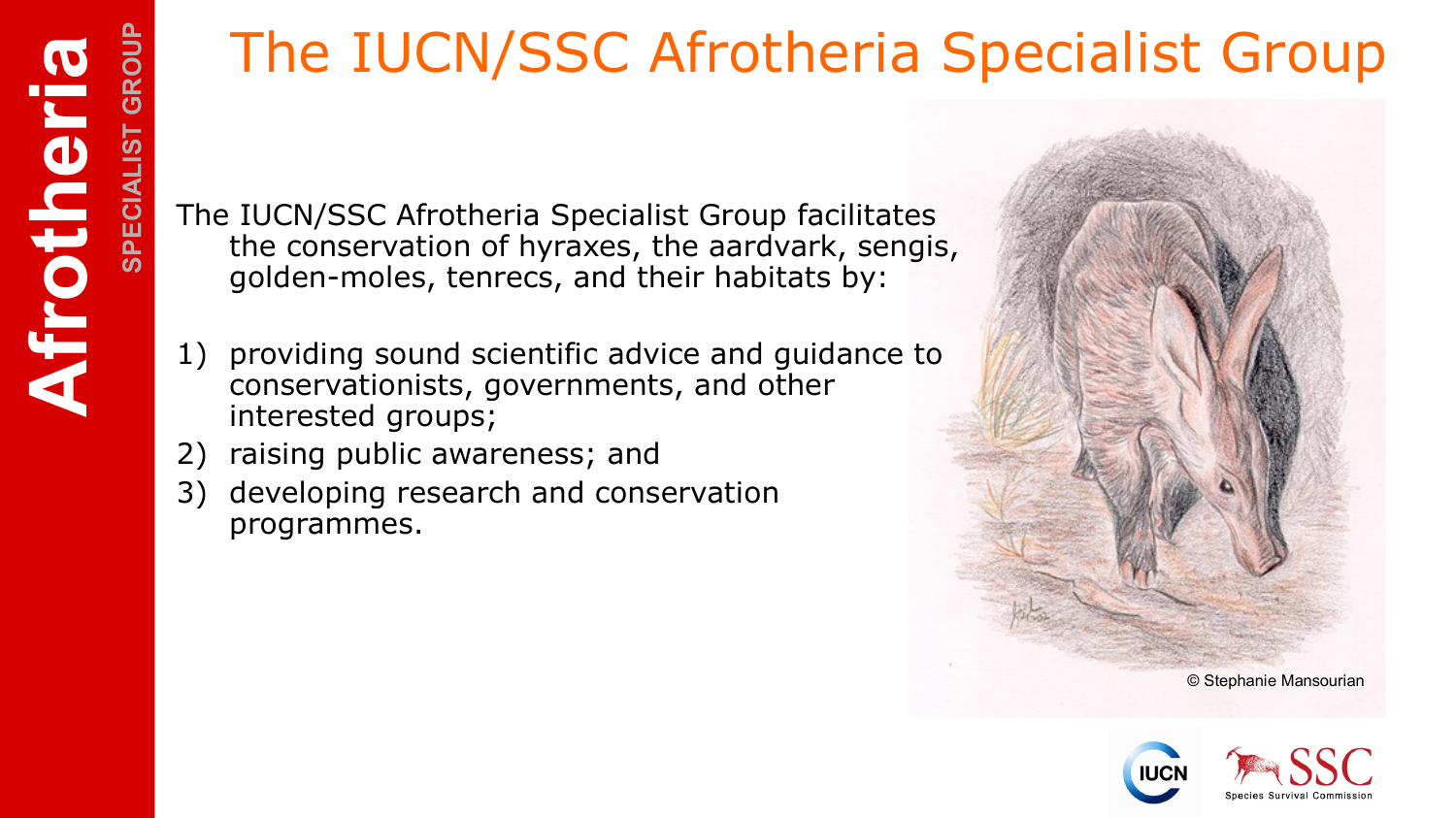## **A frotheria**

**SPECIALIS TGROUP**





1 Aardvark





5 Hyraxes



33 Tenrecs



21 Golden Moles 21 Sengis

One quarter are Threatened, and several others are NearThreatened or too Data Deficient to categorize **IUCN**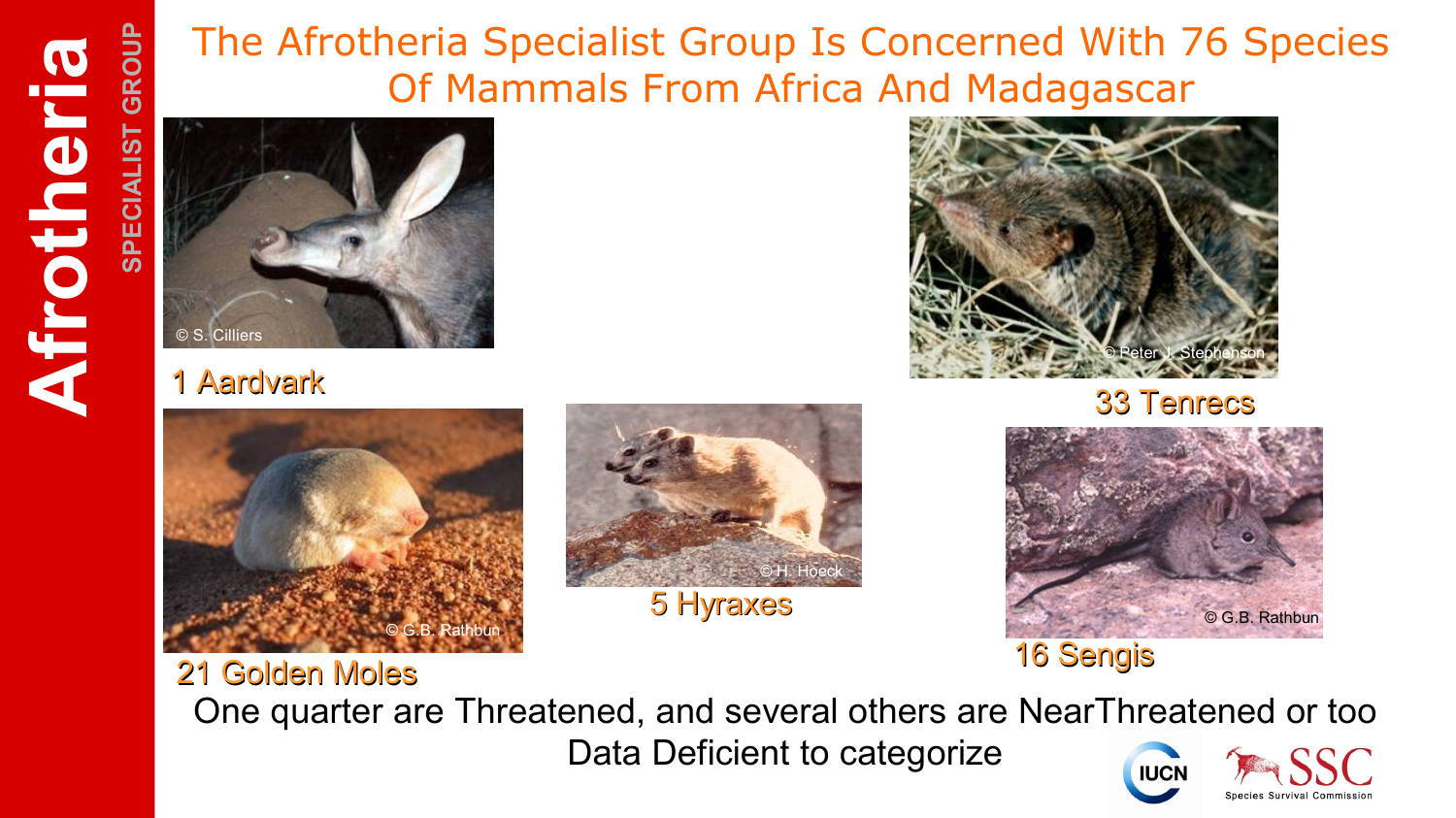## Aardvark (Tubulidentata)

- The last living species of its Order, it used to be considered a relative of anteaters from South America, but this was only based on superficial resemblances due to convergent evolution.
- Weighs up to 60 kg and occurs across most of Africa south of the Sahara.
- Aardvark distribution is not well known and might be defined by the abundance and distribution of its ant and termite prey.





 $\sim$   $\sim$   $\sim$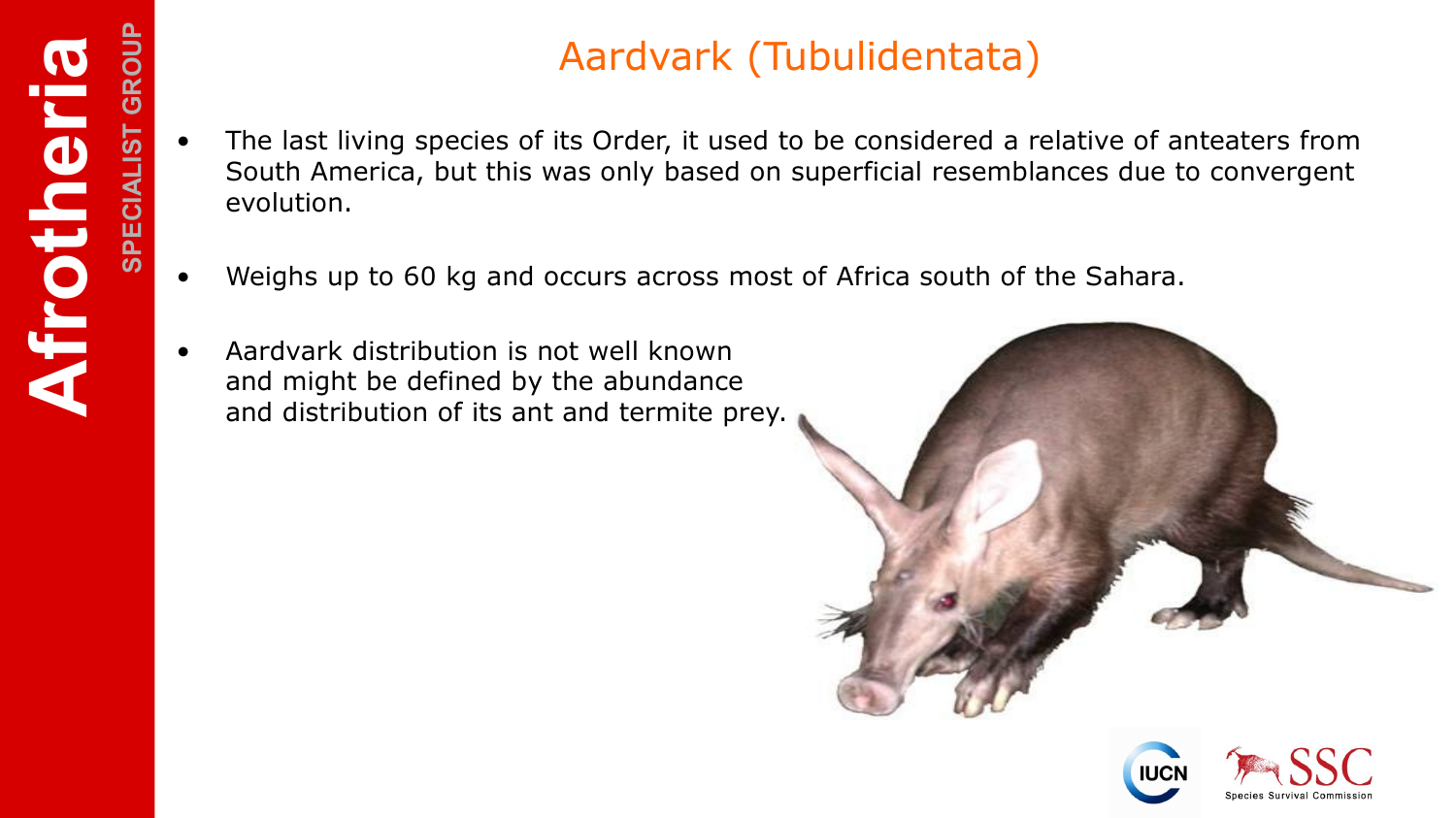### Golden Moles (Chrysochloridae)

- Linnaeus first describe golden moles nearly 250 years ago, yet knowledge of these blind, subterranean small mammals is still limited.
- The greatest diversity of golden moles is in southern Africa.
- 10 golden mole species are
- threatened due to habit
- degradation from minin
- urbanization, agricultur
- development, or poor
- management of indige
- forests.

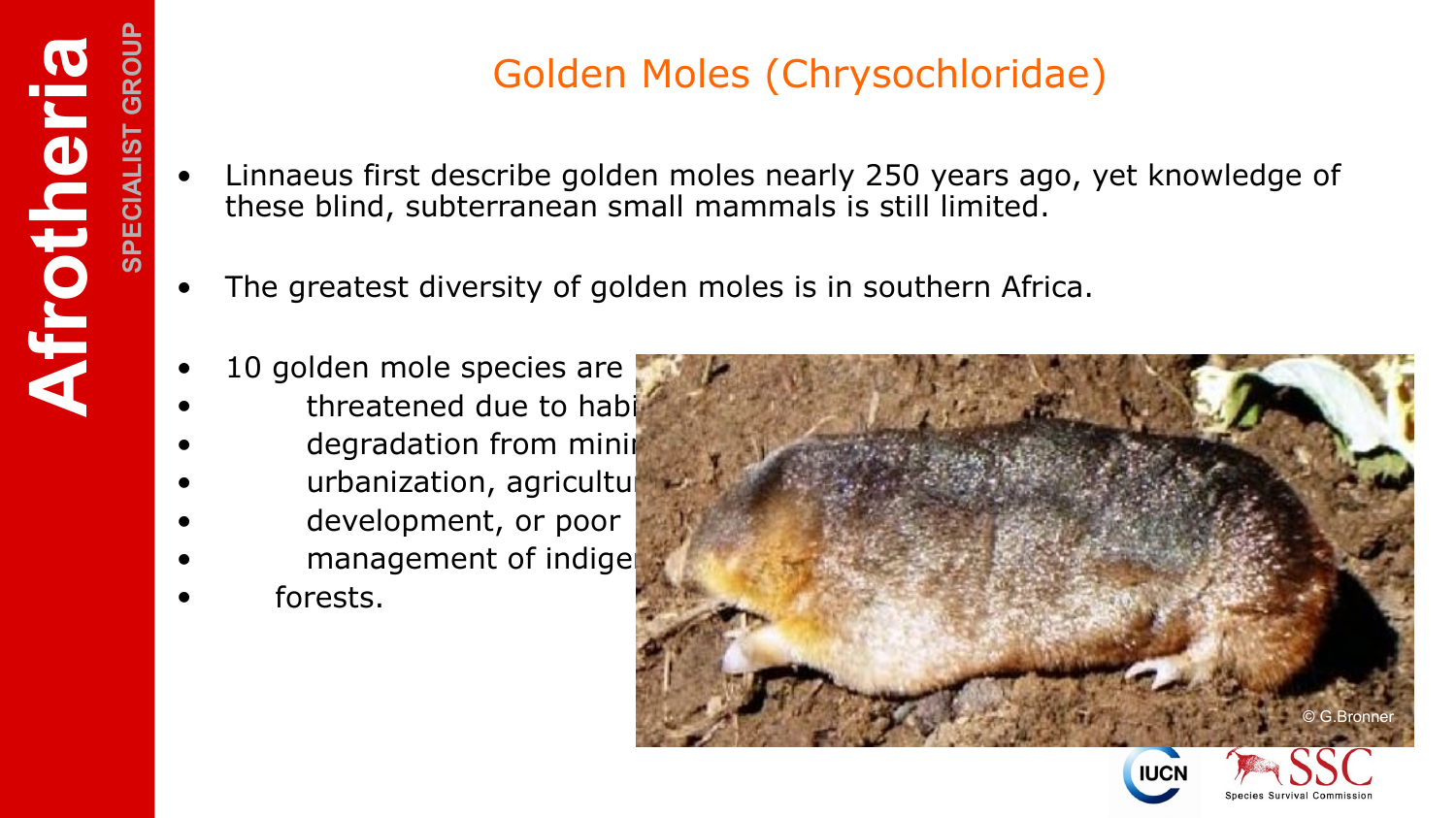**SPECIALIS T**

**GROUP**

### Hyraxes (Hyracoidea)

- Fossil and morpholigical evidence shows these animals have similarities with elephants and seacows, the other two afrotherian taxa.
- The Eastern Tree Hyrax is heavily hunted for its fur in the forest belt around Mt. Kilimanjaro.
- Because forests are disappearing at an alarming rate in Africa, the Tree Hyraxes are probably the most at risk of all hyraxes.





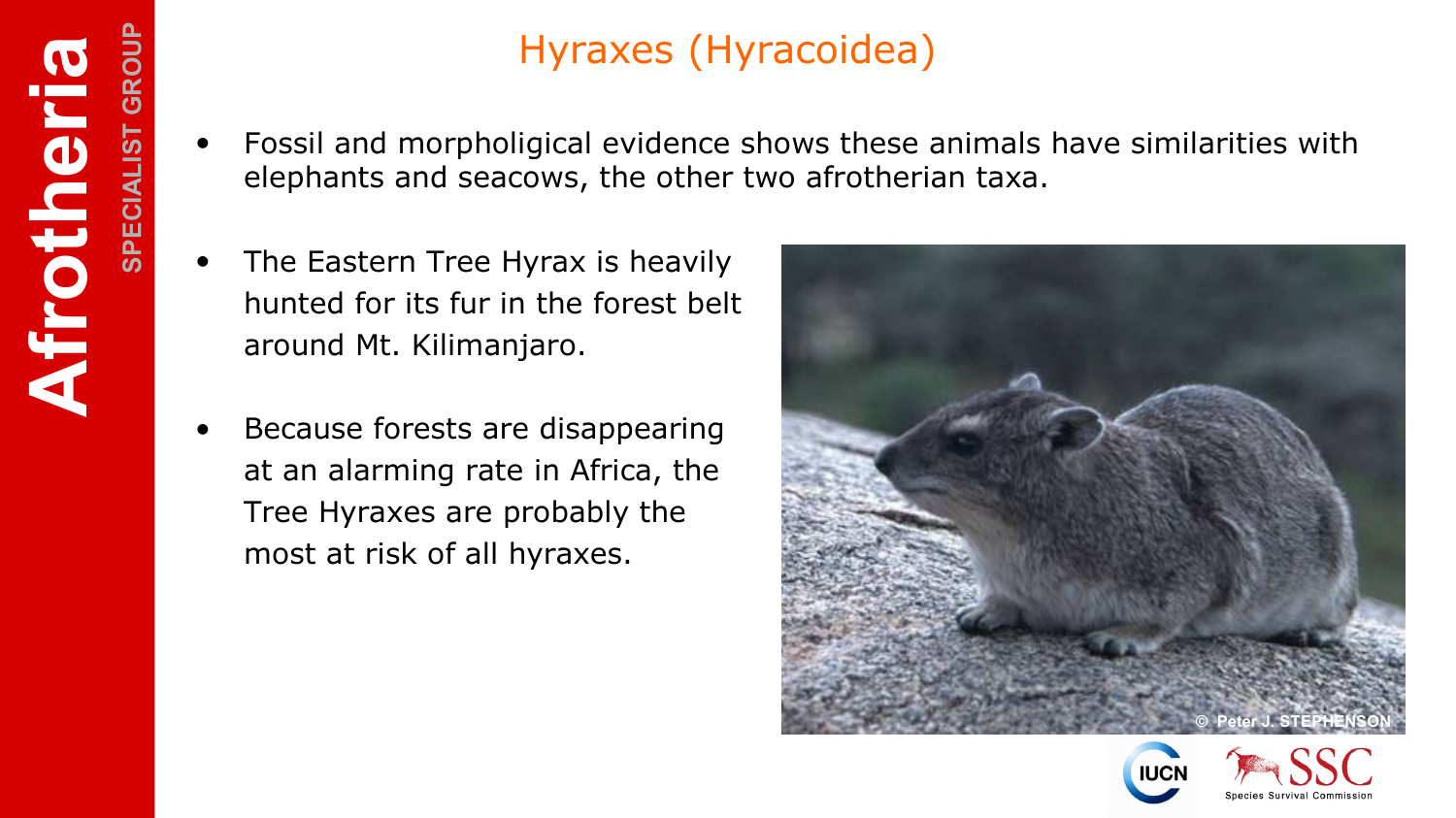### Sengis or Elephant-shrews (Macroscelidea)

- Sengis occur from deserts to dense forests, but are absent from the Sahara and West Africa.
- Sengis are mostly ant and
- termite eaters, but many of
- their life history traits are
- antelope-like.
- The four species of giant
- sengi are Threatened or at
- risk due to forest
- destruction and
- fragmentation.





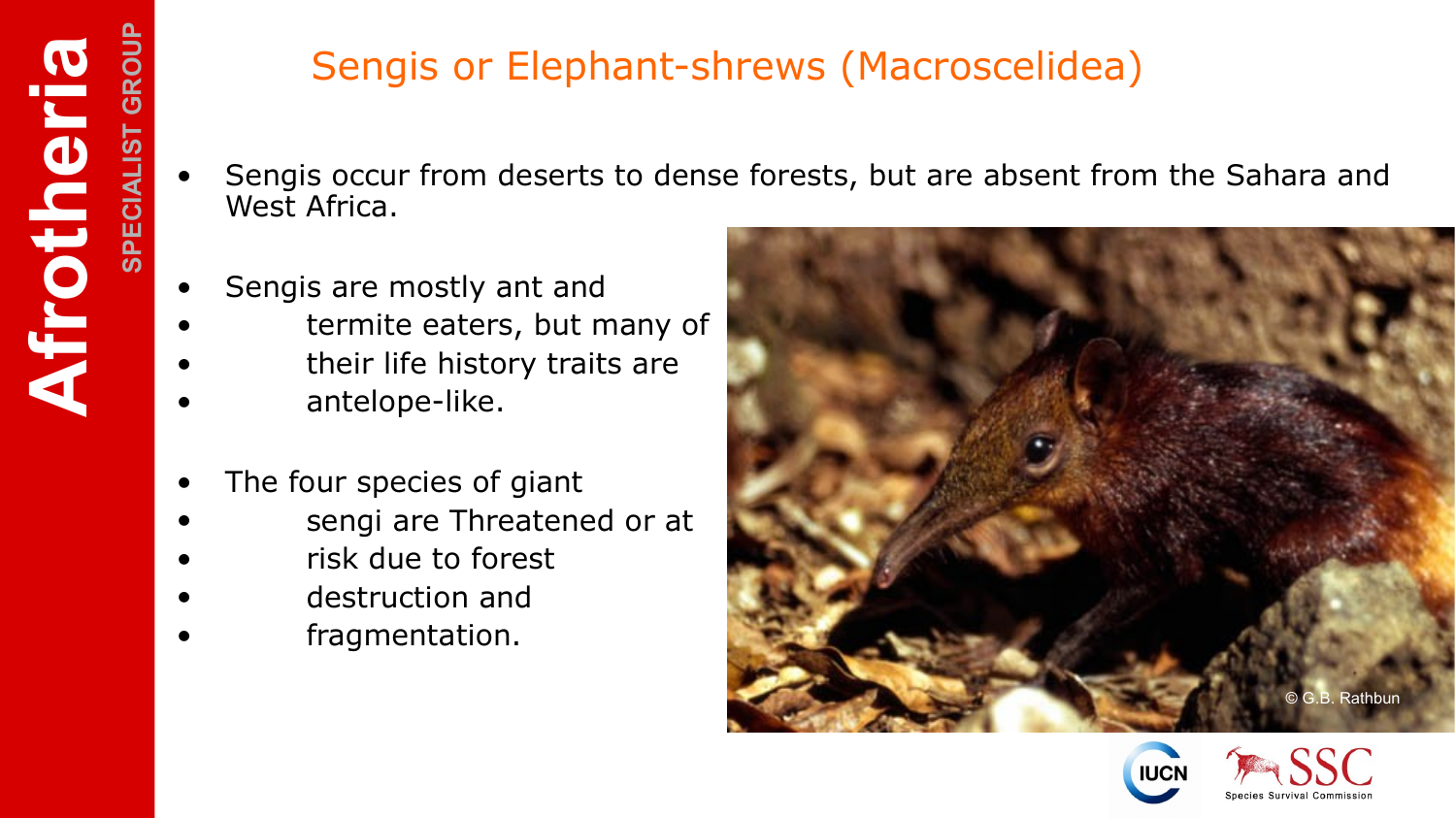•

### Tenrecs (Tenrecidae)

- The most diverse group of afrotheres, with terrestrial, aquatic, fossorial, and arboreal species.
- The largest species, the
- tailless tenrec produces
- litters of up to 32 young.
- The 7 Threatened species
- require conservation of
- rainforests and river
- systems in western
- Africa and Madagascar.



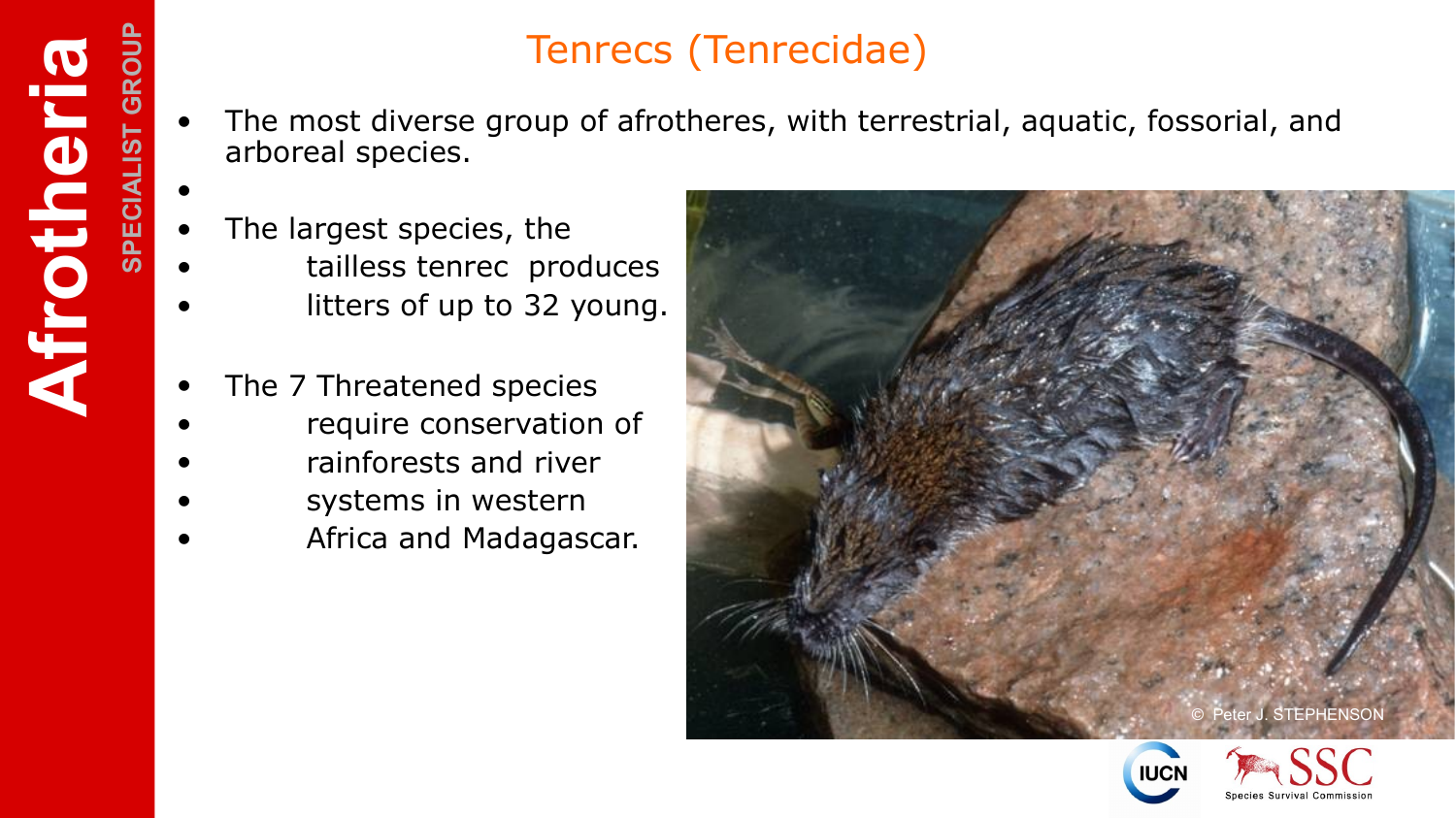

### Main Threats To Afrotheres

• Habitat loss and fragmentation.





Incidental capture and subsistence hunting for fur and meat.

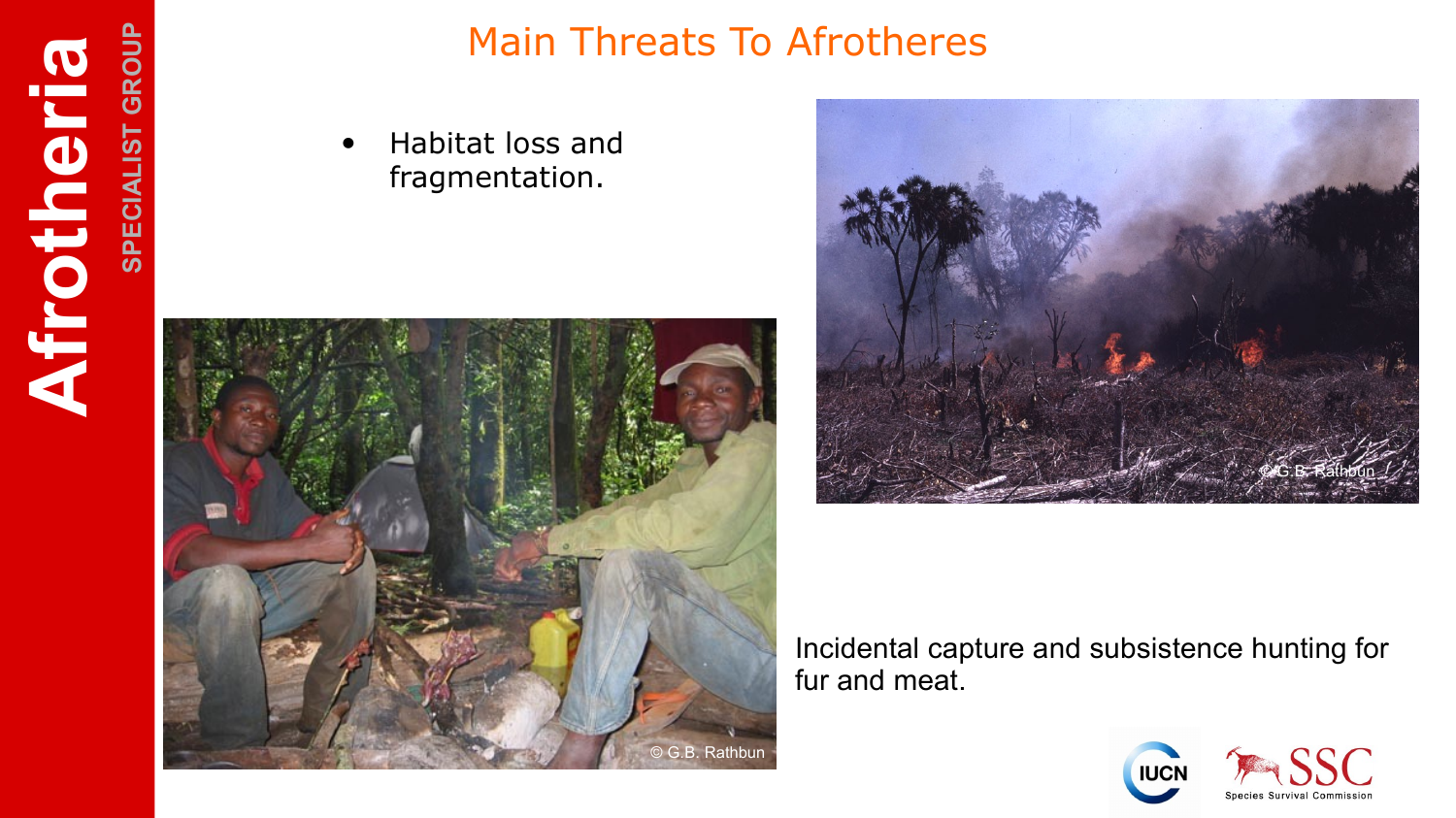### Conservation Actions Needed for Afrotheres

- Forest and riverine habitat conservation and restoration in Africa and Madagascar.
- Ecological surveys to establish distribution, abundance, and conservation status of poorly known species.





• Develop and implement action plans for Threatened afrotheres.